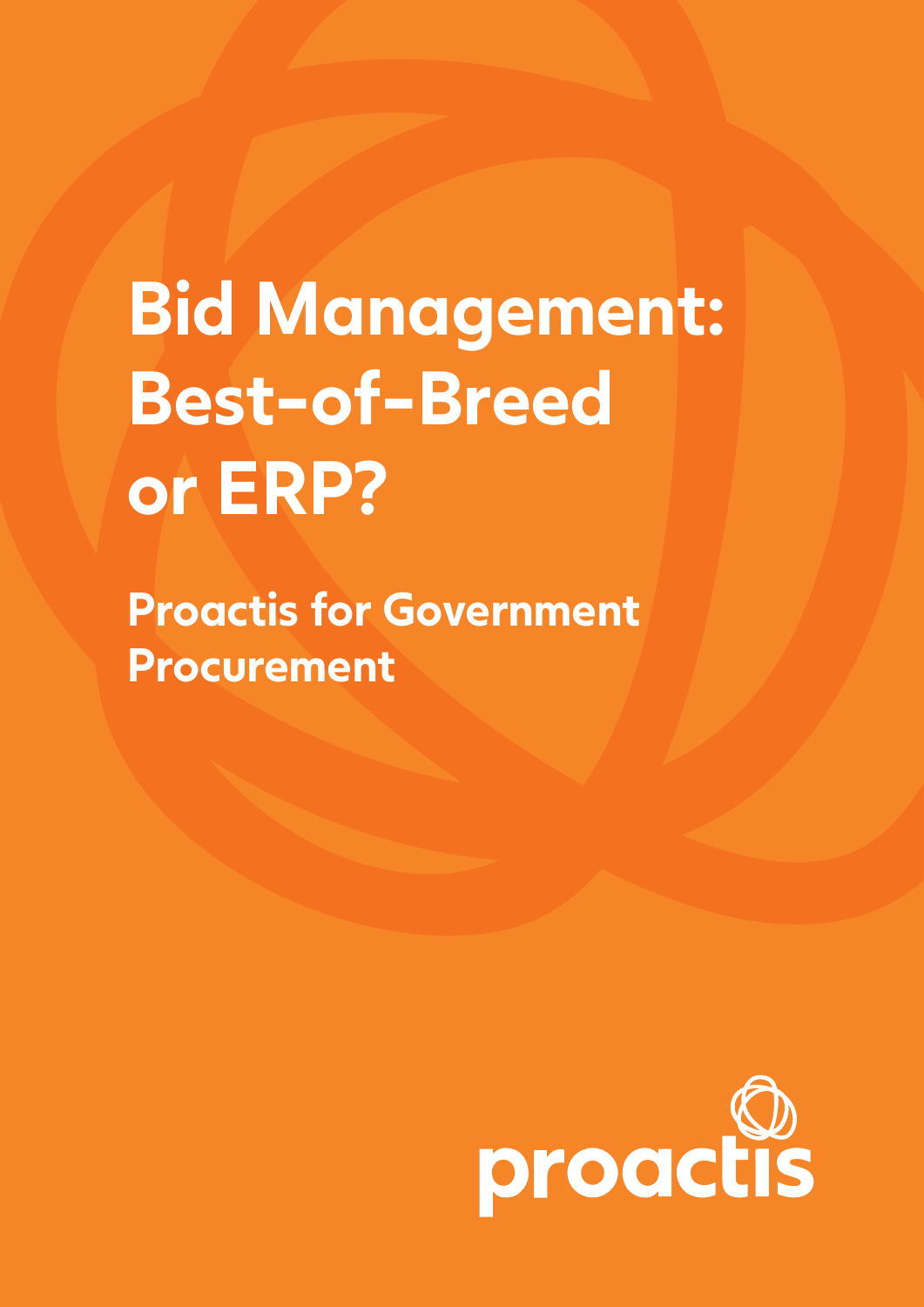# **Introduction**

**The debate about whether to choose a Best-of-Breed solution over an ERP suite is a complex question. It is all too often a decision based on the path of least resistance – the ERP route. However, there is much more to it, with factors spanning from how you do your job, to how to improve efficiency, to cloud, to IT requirements and customizations.** 

#### **Why choose Best-of-Breed over ERP?**

Which deployment model will be best for you depends on a variety of factors, including:

- **O** The needs of your procurement team.
- **C** How your ERP handles procurement and vendor management.
- **C** How your procurement and financial data integrate today and how you need to integrate in the future.
- Size and culture of the organization.
- **Agility, especially with respect to updates/upgrades.**
- What it's costing your agency for potential customizations and support.
- **C** Reliance of internal IT resources and project prioritization.

The problem with any of the factors above is that they are all about your requirements. But what about the vendor? How do you drive greater competition to your bids? How do you increase transparency with the public? How do you remain agile to leverage best practices from numerous other city, county and state agencies without standing in line at the version upgrade counter waiting to "check-out"?

Procurement organizations increasingly need to be more agile and, therefore, need to creatively draw from external service providers. Proactis has a government procurement application built by government experts, designed specifically for the unique challenges public sector procurement face.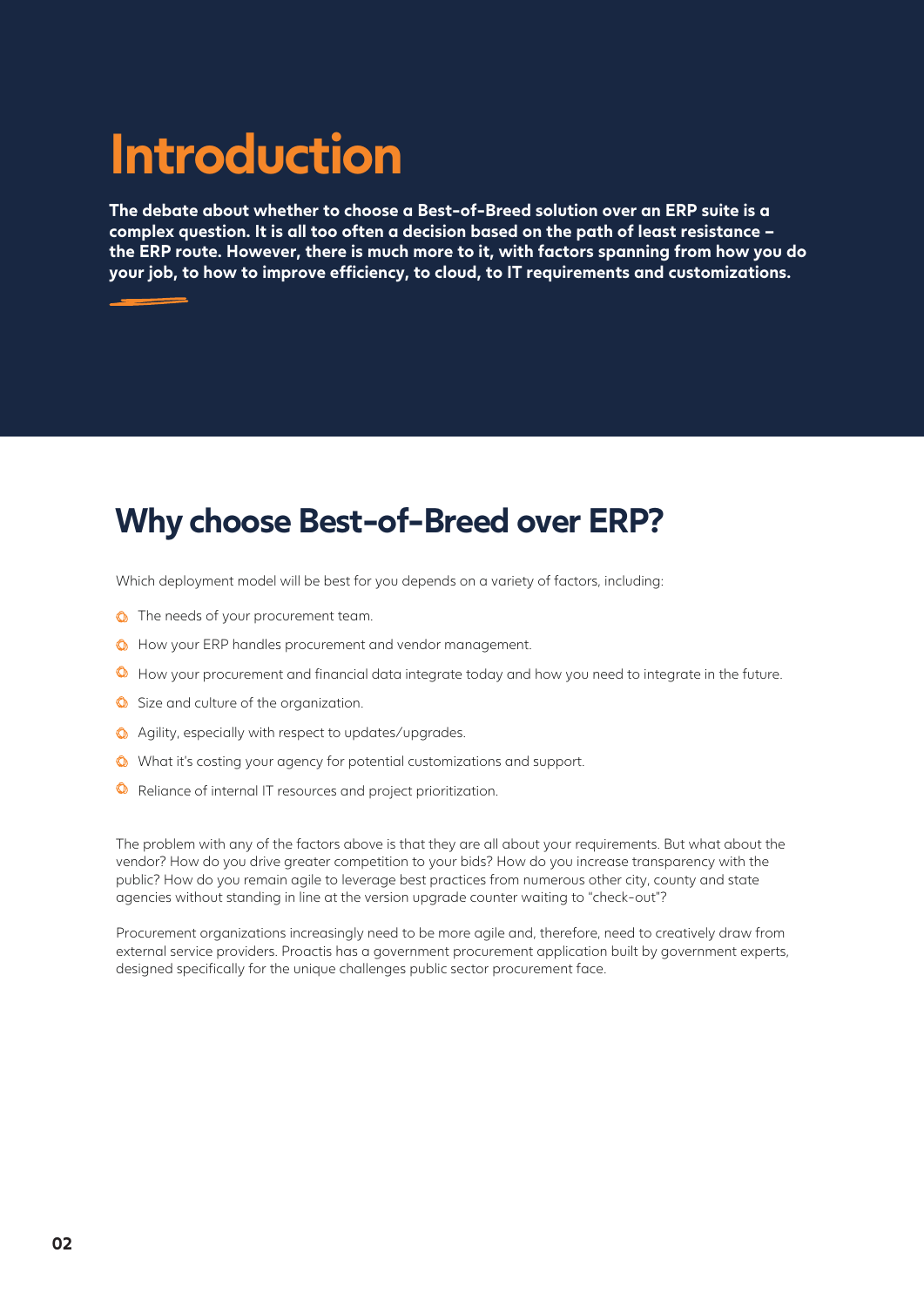**Here are the top 5 considerations why best-of-breed solutions, such as Proactis, could be a better fit over ERP solutions:**



#### **1. The "tree in the forest" problem**

If a tree falls in a forest, will only those pre-registered vendors in your vendor portal (those standing in the forest) be the only ones to hear it? Is your ERP solution capable of creating an external Bid Board with all open solicitations directly on your existing procurement website where vendors visit without pre-registration? It is unlikely. Additionally, how much more competition could you invite into "the forest" if the solicitation was made visible to the public and broadcast to notifications services via RSS? With a Best-of-Breed solution, an endless amount.

### **2. Agile architecture**

Does agility come at the cost of integration? If so, it needs addressing, quickly. Changes occur more frequently in public procurement than your IT team's ability to upgrade ERP versions. At Proactis, new functionality and enhancements are continually being introduced, allowing us to stay on top of market needs. In contrast, ERP architectures are more rigid and inflexible; thus limiting your ability to extend and customize your ERP solution.

### **3. And it can look like your branded website**

An ERP system does offer convenience. But it comes at a cost. The cost is generic vendor registration, external from your website, containing a limited amount of data fields and branded by your ERP provider. This is not the case with Best-of-Breed solutions.

#### **4. If it's not transparent – it's contested**

Proactis' robust audit engine tracks and records all activities throughout the system, thereby ensuring full transparency into the procurement process. The audit engine logs all user activity with date and time stamps. The automated audit tool also provides a manual audit feature to capture events like phone calls and emails, which occur outside of the system. Audit trails can be accessed through multiple views and through various reporting capabilities – giving users their own audit view.

#### **5. Do all vendors need to be stored in your ERP?**

Potential vendors are not the same as active vendors. So why do they have to be stored in your ERP as though they were? Keeping potential vendor records in your system of record is not a good thing, as it leads to polluted vendor masters and it requires additional overhead to clean and maintain.